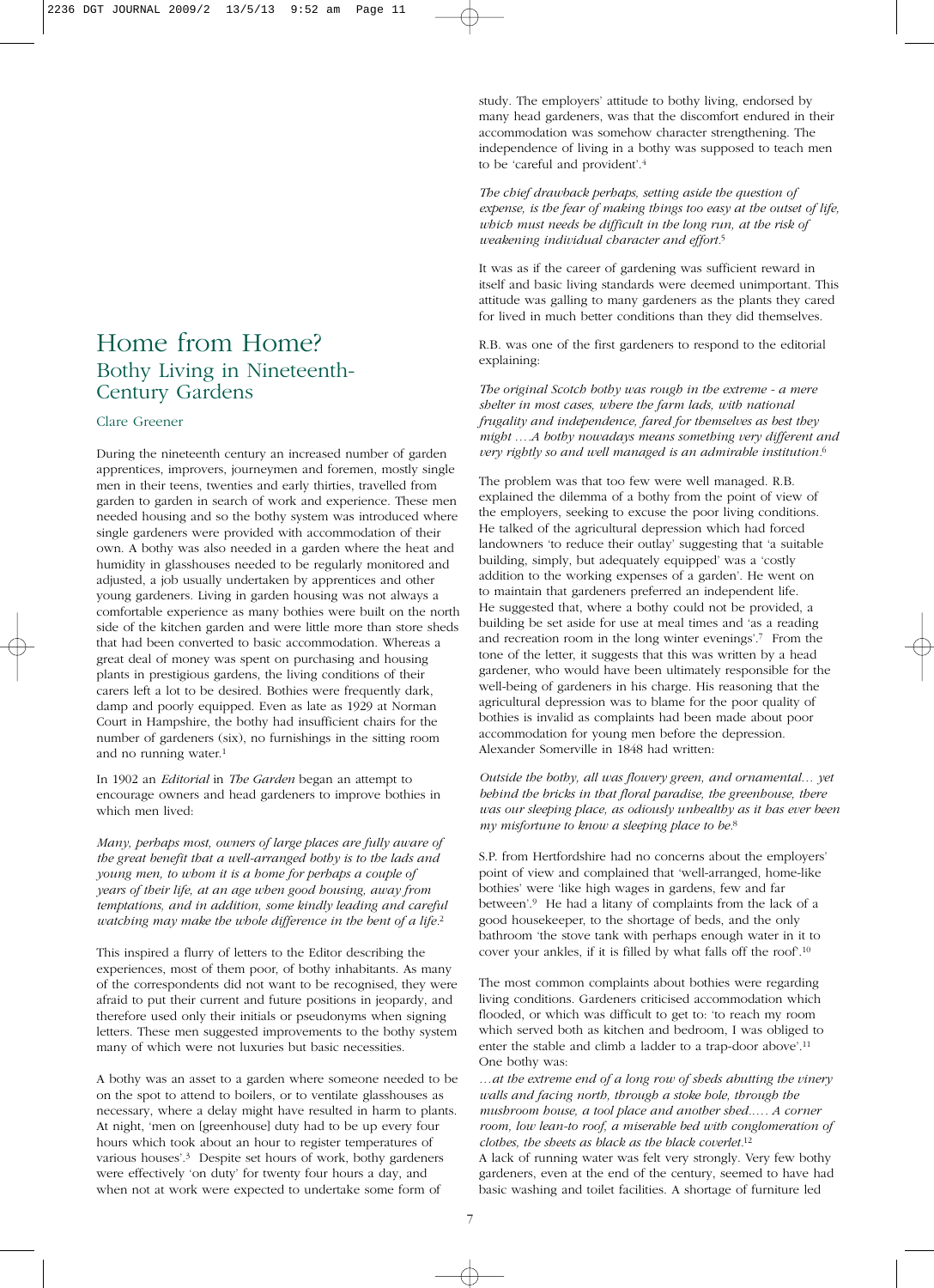to some men sharing beds and chairs.13 An example of the sparseness of furnishing is shown by the list of items in the Lodge at Streatham Court. These included an iron fender and ash pan, a meat safe and bench in the kitchen, a wooden table and stool in the main room and two wardrobes in the bedroom.14 There was little privacy, especially for study or when someone was ill.<sup>15</sup> J. asked, 'How can a man be expected to study in an ill-ventilated, ill-lighted, ill-heated bothy or all three?'16

In order that gardeners' work time should not be cut short through undertaking domestic duties, many estates paid a woman to come in to care for the single men living in bothies. She cooked breakfast and a midday meal, and was responsible for basic cleaning and laundry of bed and household linen. Laundry was a perk of many servants' wages.17 Mrs Marley (1875), Mrs Coles (1878), Mrs Crocker (1878) and Mrs Couch (1901), wives of gardeners, were variously employed for cleaning at Streatham Hall, being paid 1s 3d per week from the garden account, and Mrs Roberts was paid 5s a week in 1901, but it is not known whether they were actually cleaning for bothy gardeners or not.<sup>18</sup>

One of the most frequent complaints was about the food. Not the fact that bothy gardeners often had to provide their own provisions, but about the women who cooked for the men:

*It is easy to buy good food for ready money, but not so easy to get it decently cooked by the bothy domestic, generally some poor old body that has served her time sweeping up leaves and pulling weeds in the garden, and has got too old for the job and is sent into the bothy to clean up in a sort of way and to spoil the food. When they are supplied by such food-spoilers, is it to be wondered at that young gardeners wear a worried and hungry appearance?* <sup>19</sup>

It was not surprising there were complaints: Ann Tanton was seventy-seven when she was 'cooking in kitchen garden'.20 The system of using an older woman as bothy cook seems to be universal and was apparent in bothies in France as well as all over Britain.<sup>21</sup>

However, not all men had a woman to come in and cook for them. C.J.H. wrote from Cheshire that his bothy cook was 'a boy who knows as much about cooking as cooking knows about him. He is allowed one hour to prepare dinner'.22 J.M.B. thought it was 'up to the men to make the bothy comfortable…. But that the men could take turns being allowed time off to cook for the rest'.23 However, another gardener argued against this view saying 'Men don't want to spend their time looking after the bothy, cleaning up after themselves, as their days are short enough already'.<sup>24</sup> A fear also expressed was that, when a bothy was an example of good accommodation, there might be an expectation of unpaid overtime from the owner or head gardener: 'he [the bothy inhabitant] does not complain knowing his bothy life is comfortable'.25

The correspondents also complained about the rules of living in the bothy and of having their living quarters inspected and fines imposed if not sufficiently tidy.26 Bothy rules included having to be in by a certain time of night usually 10 o'clock. No friends or women were allowed to visit. Bothy men were required to refrain from making a noise and were not allowed to sing.27

Arthur Hooper wrote about the rules of bothy living imposed by those who shared accommodation, or by a foreman or head gardener. These encompassed social living and included the need to share everything from the cost of food to facilities. Dividing up the bothy duties was part of the bothy law. Gardeners were responsible for cooking and cleaning up after their evening meal (in their own time). Other duties included

fetching in coal and wood, lighting fires and keeping them burning, cleaning and refuelling oil lamps. Sometimes these duties would be shared between the men, or they took it in turns to undertake 'bothy duties' on a rota basis.28

Despite the fact that some correspondents to *The Garden* may have exaggerated poor bothy conditions, it seems that the editors took the letters seriously enough to say:

*…we fear that the discomforts prevailing in many bothies are fairly represented…such conditions cannot fit a young fellow for his work and must be a bad influence on forming his character and habits.*<sup>29</sup>

As they were loud in their complaints, gardeners were equally clear in what they would like in an ideal bothy. These included:

*… a suitable housekeeper … a capable middle-aged married woman from some neighbouring cottage, well acquainted with the needs of working men who could come in daily to attend to the necessary details of cleaning and cooking.*<sup>30</sup>

A bathroom was the most popular demand as J.M.B. commented, 'legally and morally a gardener has just as much right to have his house made comfortable and sanitary as any other worker'.31 'Somewhere to read and study, with books to assist their learning, was also in demand:

*…a good library is essential. True, we have a good and cheap weekly horticultural press, but the gardener of ambition takes higher flights, and he must become acquainted with the theory and practice as described by the ablest horticultural authors of the day!* <sup>32</sup>

One correspondent requested 'a teacher one evening a week to give lessons in botany, drawing, chemistry, land surveying' and similar.<sup>33</sup> Some of the larger estates provided an instructor one or two nights a week to teach botany, technical drawing and Latin,<sup>34</sup> but this provision, obviously, was not available to all. Requests were also made for leisure facilities. These included access to a cricket pitch. A frequent demand was for a meeting room where lectures could be held and where the men could meet with friends or gardeners from other bothies in the area.35

Bothy men received an allowance for fuel and vegetables as part of their wages. They supplemented their food with a bartering system with estate staff, or by poaching after dark to supplement their meals with rabbits, pheasants and duck. The gamekeepers turned a blind eye in return for fruit and vegetables. This system worked with the dairyman, where eggs and cream were swapped for garden produce, and with the kitchen staff where flowers and hothouse fruit were exchanged



Bothy at Knightshayes Court